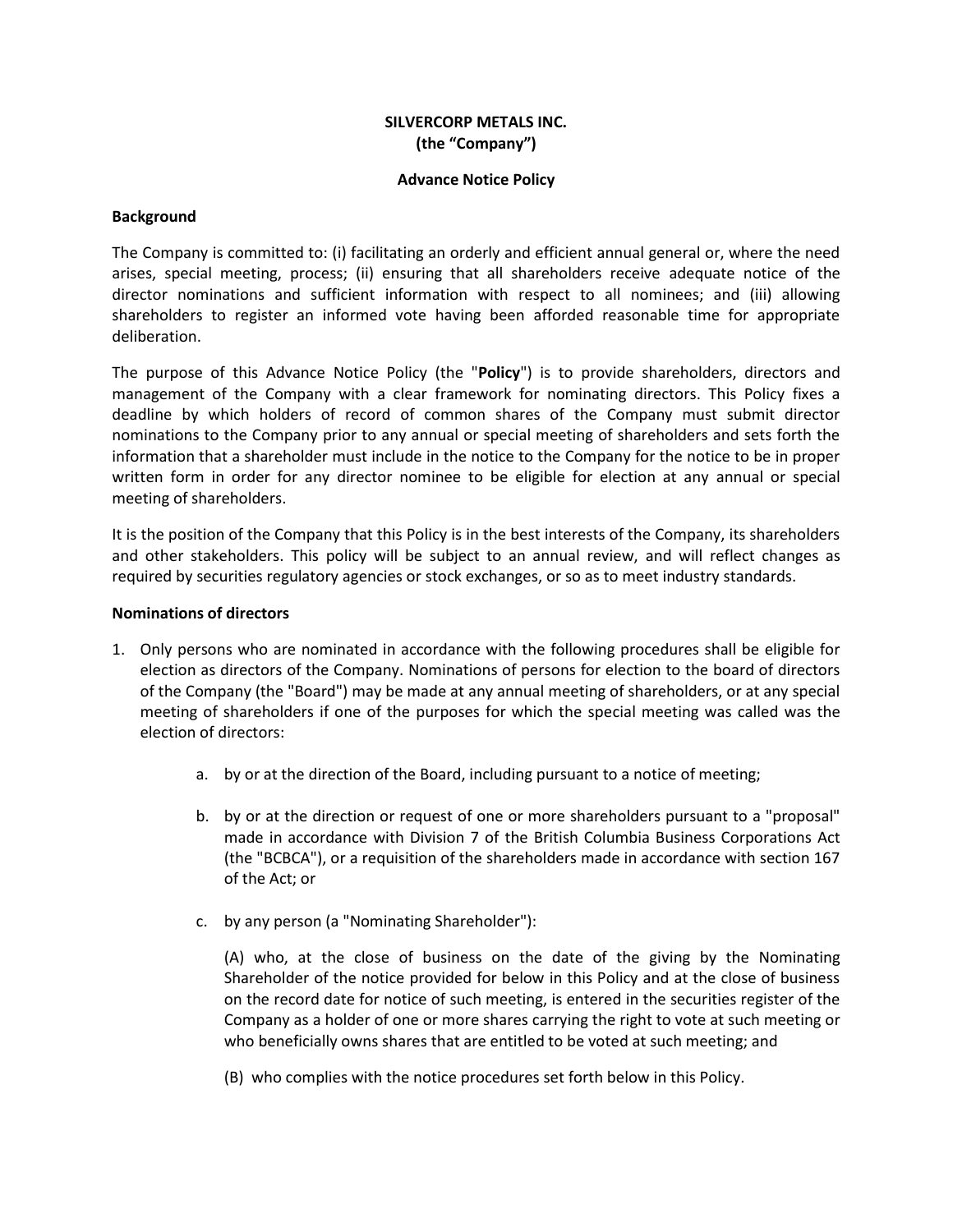- 2. In addition to any other requirements under applicable laws, for a nomination to be made by a Nominating Shareholder, the Nominating Shareholder must have given notice thereof that is both timely (in accordance with paragraph 3 below) and in proper written form (in accordance with paragraph 4 below) to the Secretary of the Company at the principal executive offices of the Company.
- 3. To be timely, a Nominating Shareholder's notice to the Secretary of the Company must be made:
	- a. in the case of an annual meeting of shareholders, not less than 30 nor more than 65 days prior to the date of the annual meeting of shareholders; provided, however, that in the event that the annual meeting of shareholders is to be held on a date that is less than 50 days after the date (the "Notice Date") on which the first public announcement of the date of the annual meeting was made, notice by the Nominating Shareholder may be made not later than the close of business on the tenth (10th) day following the Notice Date; and
	- b. in the case of a special meeting (which is not also an annual meeting) of shareholders called for the purpose of electing directors (whether or not called for other purposes), not later than the close of business on the fifteenth (15th) day following the day on which the first public announcement of the date of the special meeting of shareholders was made.

The time periods for the giving of a Nominating Shareholder's notice set forth above shall in all cases be determined based on the original date of the applicable annual meeting or special meeting of shareholders, and in no event shall any adjournment or postponement of a meeting of shareholders or the announcement thereof commence a new time period for the giving of such notice.

- 4. To be in proper written form, a Nominating Shareholder's notice to the Secretary of the Company must set forth:
	- a. as to each person whom the Nominating Shareholder proposes to nominate for election as a director:
		- (A) the name, age, business address and residential address of the person;
		- (B) the principal occupation or employment of the person;
		- (C) the citizenship of such person;

(D) the class or series and number of shares in the capital of the Company which are controlled or which are owned beneficially or of record by the person as of the record date for the meeting of shareholders (if such date shall then have been made publicly available and shall have occurred) and as of the date of such notice; and

(E) any other information relating to the person that would be required to be disclosed in a dissident's proxy circular in connection with solicitations of proxies for election of directors pursuant to the Act and Applicable Securities Laws (as defined below); and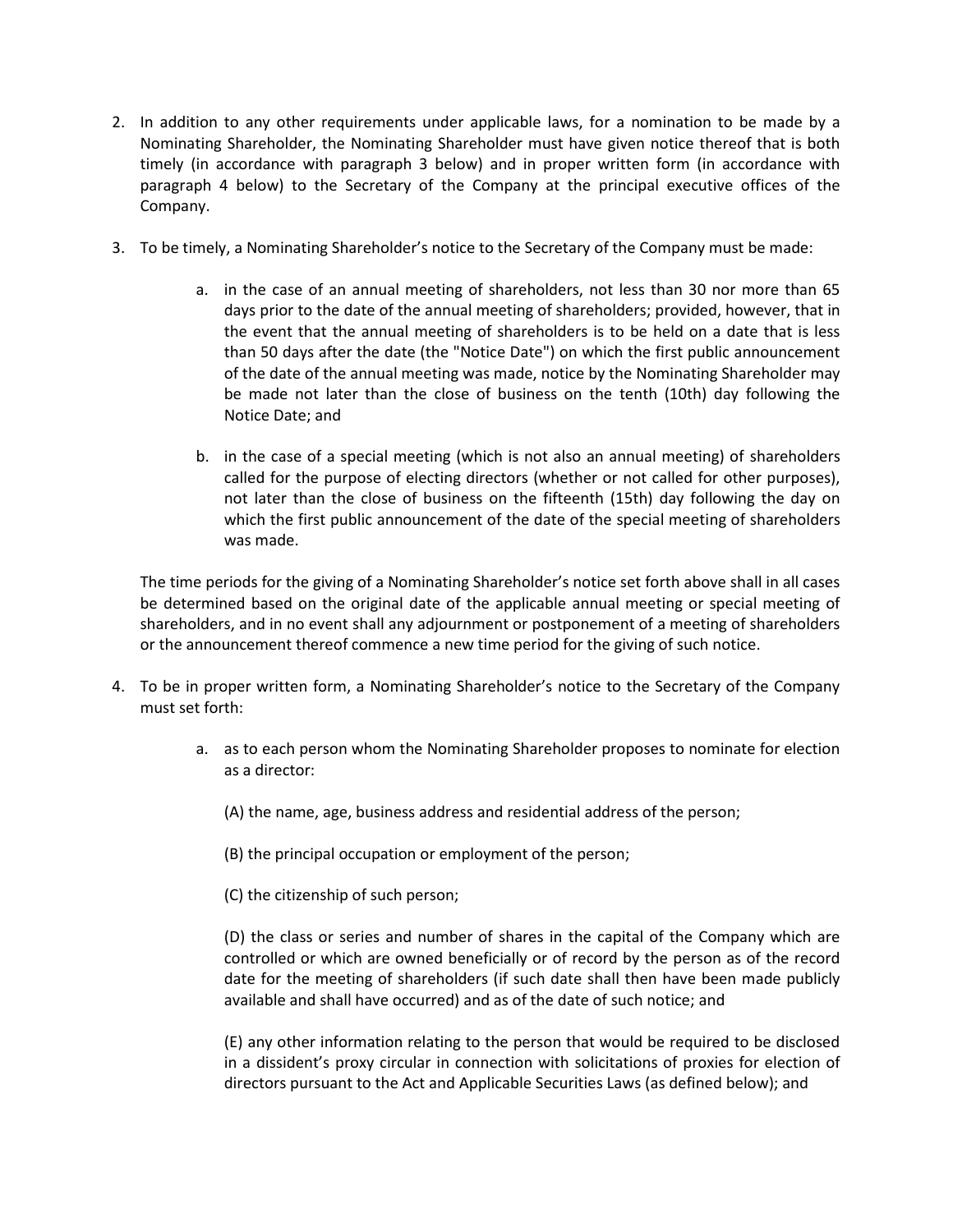b. as to the Nominating Shareholder giving the notice, full particulars regarding any proxy, contract, agreement, arrangement or understanding pursuant to which such Nominating Shareholder has a right to vote or direct the voting of any shares of the Company and any other information relating to such Nominating Shareholder that would be required to be made in a dissident's proxy circular in connection with solicitations of proxies for election of directors pursuant to the Act and Applicable Securities Laws (as defined below).

The Company may require any proposed nominee to furnish such other information as may reasonable be required by the Company to determine the eligibility of such proposed nominee to serve as an independent director of the Company or that could be material to a reasonable shareholder's understanding of the independence, or lack thereof, of such proposed nominee.

- 5. No person shall be eligible for election as a director of the Company unless nominated in accordance with the provisions of this Policy; provided, however, that nothing in this Policy shall be deemed to preclude discussion by a shareholder (as distinct from the nomination of directors) at a meeting of shareholders of any matter that is properly before such meeting pursuant to the provisions of the Act or the discretion of the Chairman. The Chairman of the meeting shall have the power and duty to determine whether a nomination was made in accordance with the procedures set forth in the foregoing provisions and, if any proposed nomination is not in compliance with such foregoing provisions, to declare that such defective nomination shall be disregarded.
- 6. For purposes of this Policy:
	- a. "**public announcement**" shall mean disclosure in a press release reported by a national news service in Canada, or in a document publicly filed by the Company under its profile on the System of Electronic Document Analysis and Retrieval at www.sedar.com; and
	- b. "**Applicable Securities Laws**" means the applicable securities legislation of each relevant province and territory of Canada or United States, as amended from time to time, the rules, regulations and forms made or promulgated under any such statute and the published national instruments, multilateral instruments, policies, bulletins and notices of the securities commission and similar regulatory authority of each province and territory of Canada or United States.
- 7. Notwithstanding any other provision of this Policy, notice given to the Secretary of the Company pursuant to this Policy may only be given by personal delivery, facsimile transmission or by email (at such email address as may be stipulated from time to time by the Secretary of the Company for purposes of this notice), and shall be deemed to have been given and made only at the time it is served by personal delivery to the Secretary at the address of the principal executive offices of the Company, email (at the address as aforesaid) or sent by facsimile transmission (provided that receipt of confirmation of such transmission has been received); provided that if such delivery or electronic communication is made on a day which is a not a business day or later than 5:00 p.m. (Vancouver time) on a day which is a business day, then such delivery or electronic communication shall be deemed to have been made on the next following day that is a business day.
- 8. Notwithstanding the foregoing, the Board may, in its sole discretion, waive any requirement in this Policy.